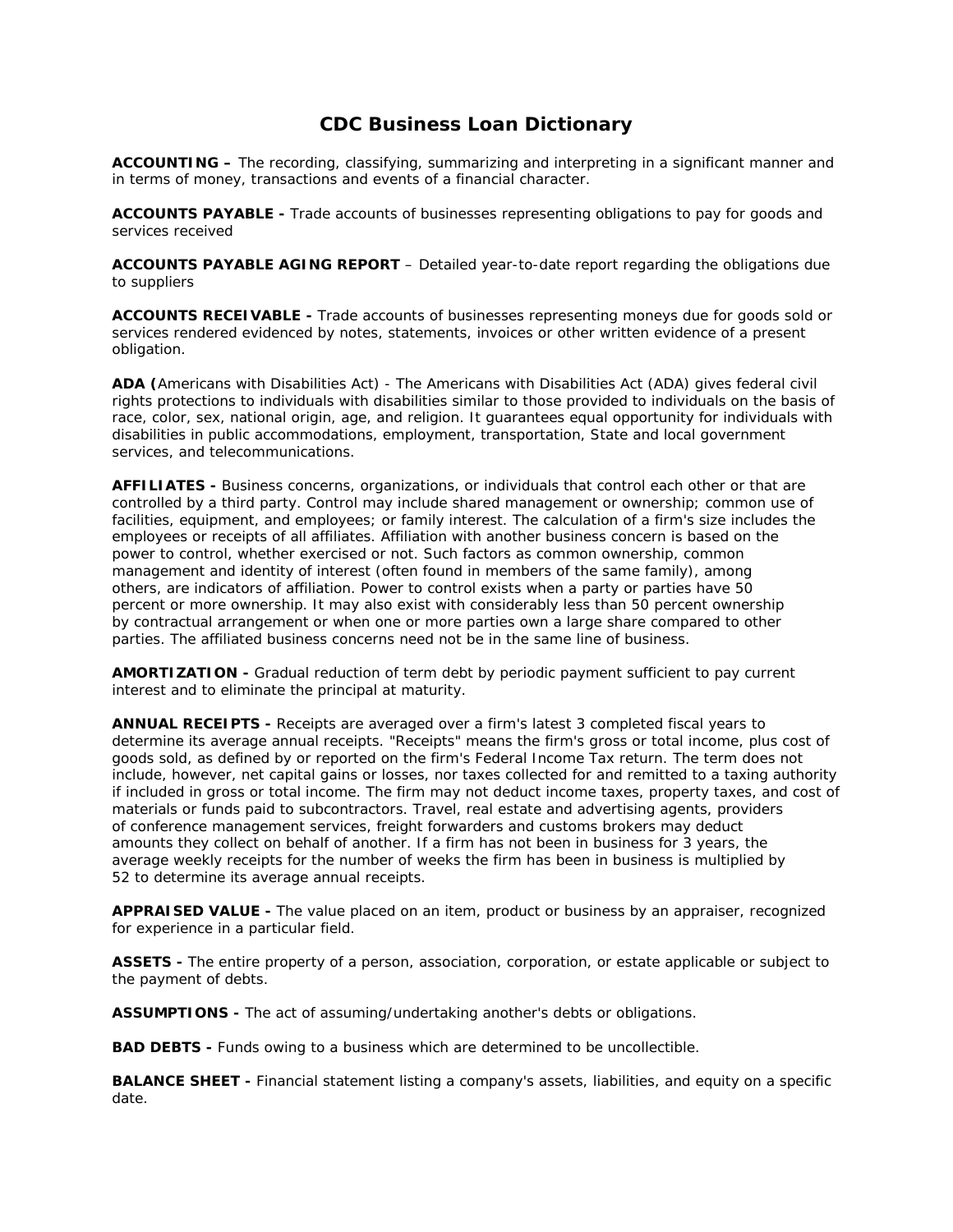**BANKRUPTCY -** A condition in which a business cannot meet its debt obligations and petitions a federal district court for either reorganization of its debts or liquidation of its assets. In the action the property of a debtor is taken over by a receiver or trustee in bankruptcy for the benefit of the creditors. This action is conducted as prescribed by the National Bankruptcy Act, and may be voluntary or involuntary.

**BOOK VALUE -** The value of an item or property at a specific time after deducting depreciation from original cost.

**BREAK-EVEN POINT -** The break-even point in any business is that point at which the volume of sales or revenues exactly equals total expenses -- the point at which there is neither a profit nor loss – under varying levels of activity. The break-even point tells the manager what level of output or activity is required before the firm can make a profit; reflects the relationship between costs, volume and profits.

**BUSINESS BIRTH -** Formation of a new establishment or enterprise.

**BUSINESS CONCERN -** A business concern eligible for assistance as a small business is a business entity organized for profit, with a place of business located in the United States, and which operates primarily within the United States or makes a significant contribution to the US economy through payment of taxes or use of American products, materials, or labor.

**BUSINESS DEATH -** Voluntary or involuntary closure of a firm or establishment.

**BUSINESS DISSOLUTION -** For enumeration purposes, the absence from any current record of a business that was present in a prior time period.

**BUSINESS FAILURE -** The closure of a business causing a loss to at least one creditor.

**BUSINESS INFORMATION CENTER (BIC) -** One of more than 80 specialized U.S. Small Business Administration units which offer the latest in high-technology hardware, software and telecommunications to assist small business PLUS one-on-one counseling with seasoned business veterans from SCORE and/or staff from a Small Business Development Center (SBDC). Each BIC offers electronic bulletin boards, computer data bases, on-line information exchange, periodicals and brochures, counseling, video tapes, reference materials, texts, start-up guides, application software, computer tutorials and interactive media.

**BUSINESS PLAN -** A comprehensive document which clearly describes the business developmental objective of an existing or proposed business. The plan outlines what and how and from where the resources needed to accomplish the objective will be obtained and utilized.

**CAIP - Community Adjustment and Investment Program -** The United States Community Adjustment and Investment Program was created to help communities that suffered job losses due to changing trade patterns with Mexico and Canada following the North American Free Trade Agreement (NAFTA). The CAIP promotes economic implementation of the adjustment by increasing the availability and flow of credit and encourages business development and expansion in impacted areas. Through the CAIP, credit is available to businesses in eligible communities to create new, sustainable jobs or to preserve existing jobs.

**CANCELED LOAN -** The annulment or rescission of an approved loan prior to disbursement.

**CAPACITY TO REPAY -** The determination made by a lender on whether a borrower can repay a loan after examining financial statements, financial ratios and operating data.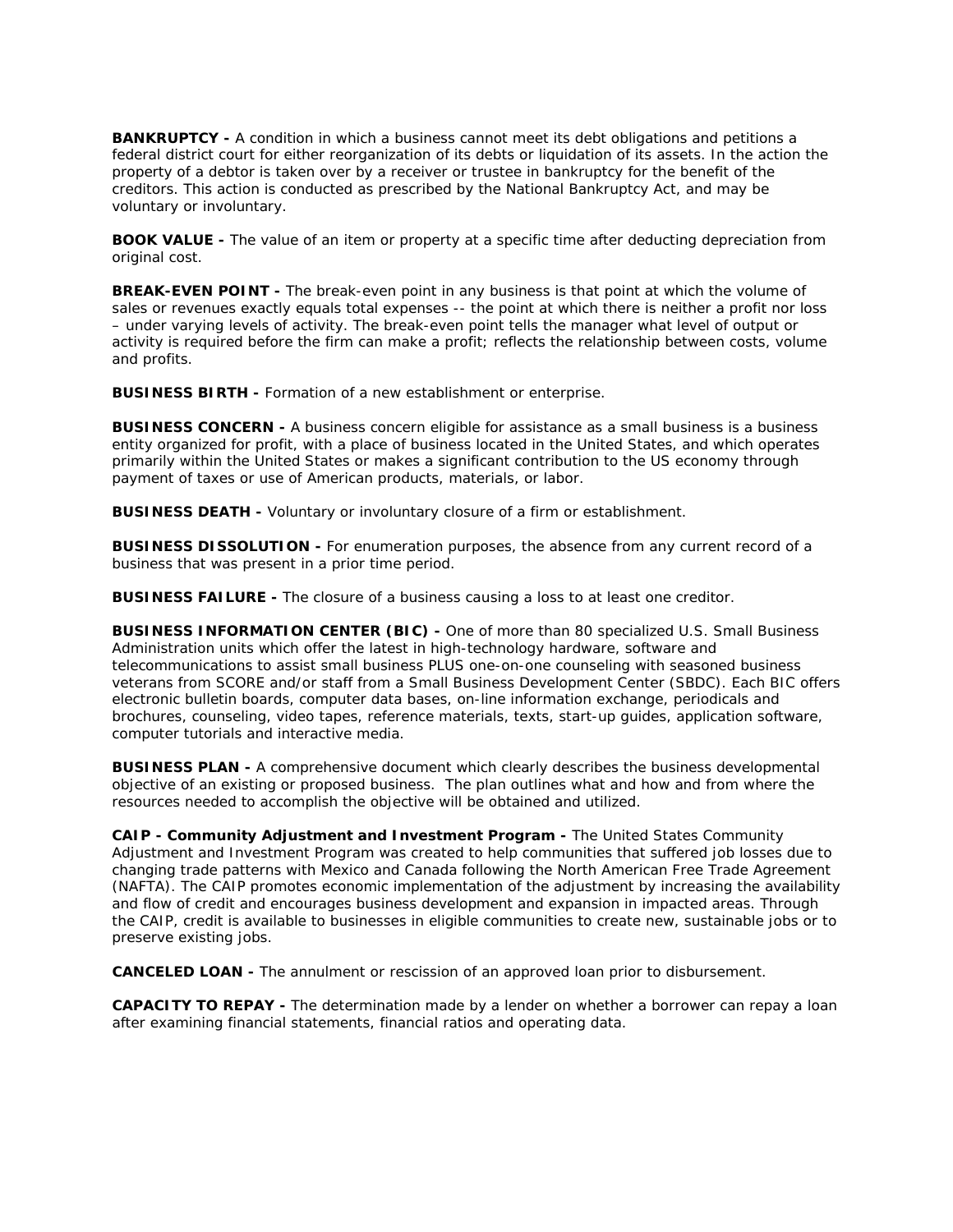**CAPITAL -** 1. Assets less liabilities, representing the ownership interest in a business; 2. A stock of accumulated goods, especially at a specified time and in contrast to income received during a specified time period; 3. Accumulated goods devoted to the production of goods; 4. Accumulated possessions calculated to bring income.

**CAPITAL EXPENDITURES -** Business spending on additional plant equipment.

**CAPITALIZATION -** The basic resources of a company including the owner's equity, retained earnings and fixed assets. One of the "Five C's" of Credit

**CAPITALIZED PROPERTY -** Personal property of the business which has an average dollar value of \$300.00 or more and a life expectancy of one year or more. Capitalized property shall be depreciated annually over the expected useful life to the agency.

**CAPLINES LOAN PROGRAM -** CAPLines is the umbrella program under which the SBA helps small businesses meet their short-term and cyclical working-capital needs.

**CARRYING COSTS -** Inventory costs associated with capital, storage, handling expenses, insurance, taxes and obsolescence.

**CASH CONVERSION CYCLE -** The length of time between the payment of payables and the collection of receivables.

**CASH FLOW -** The movement of money into and out of your business.

**CASH FLOW STATEMENT -** An accounting presentation showing how much of the cash generated by the business remains after both expenses (including interest) and principal repayment on financing are paid. A projected cash flow statement indicates whether the business will have cash to pay its expenses, loans, and make a profit. Cash flows can be calculated for any given period of time, normally done on a monthly basis. Also, one of the Five "Cs" evaluated in determining a loan applicant's credit-worthiness

**CAWBO - Contract Assistance for Women Business Owners -** The Office of Federal Contract Assistance for Women Business Owners (CAWBO) was established October 1, 2000, in the Office of Government Contracting at the U.S. Small Business Administration. The purpose of the office is to increase federal contracting opportunities for women-owned small business (WOSB) and to increase the number of WOSB that successfully compete in the federal marketplace.

**CDC - CERTIFIED DEVELOPMENT COMPANY -** The 504 Certified Development Company (CDC) Program provides growing businesses with long-term, fixed-rate financing for major fixed assets, such as land and buildings. A Certified Development Company is a nonprofit corporation set up to contribute to the economic development of its community. CDCs work with the SBA and private sector lenders to provide financing to small businesses. There are about 270 CDCs nationwide. Each CDC covers a specific geographic area.

**CERTIFICATE OF COMPETENCY – COC -(SBA) -** A certificate issued by the Small Business Administration (SBA) stating that the holder is "responsible" (in terms of capability, competency, capacity, credit, integrity, perseverance, and tenacity) for the purpose of receiving and performing a specific government contract.

**CERTIFICATE OF DEPOSIT -** Short-term instruments issued by commercial banks.

**CERTIFICATION(s) or QUALIFICATION(s) REQUIREMEMTS(s) -** "Certification" as a small business, as a socially and economically disadvantaged small business, as a woman-owned or veteran-owned business is required to be eligible for some SBA programs.

**CERTIFIED 8(a) FIRM-(SBA) -** A firm owned and operated by socially and economically disadvantaged individuals and eligible to receive federal contracts under the Small Business Administration's 8(a) Business Development Program.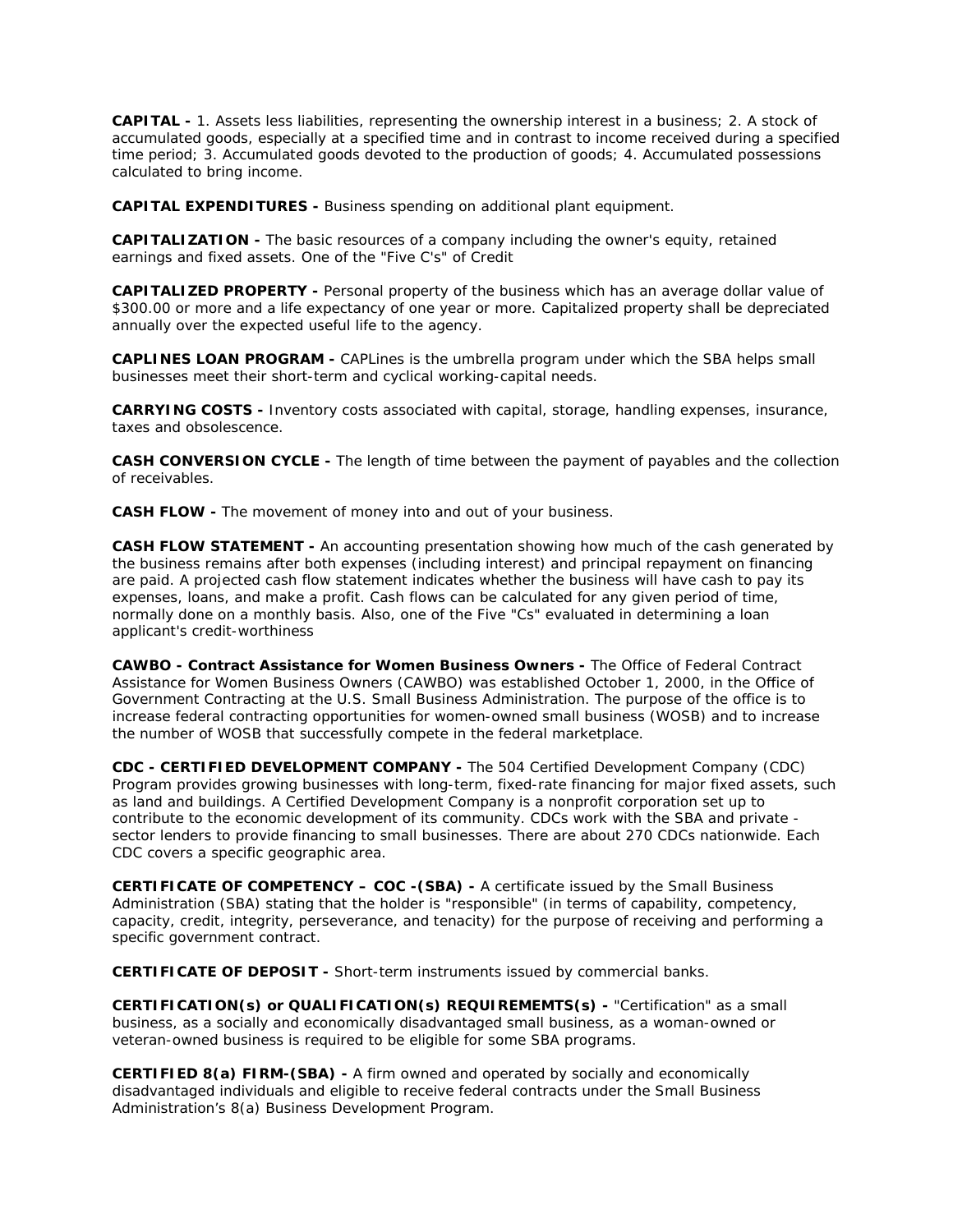**CHARACTER -** The degree to which a potential borrower feels a moral obligation to repay debts as evidenced by the borrower's credit and payment history. One of the "Five Cs" used in a lending officer's determination of a particular loan applicant's credit-worthiness.

**CHARGED OFF LOAN -** An uncollectible loan for which the principal and accrued interests were removed from the receivable accounts.

**CHARGE-OFF -** An accounting transaction removing an uncollectible balance from the active receivable accounts.

**CLOSED LOAN -** Any loan for which funds have been disbursed, and all required documentation has been executed, received and reviewed. For statistical purposes, first or total disbursement is counted as a closed loan.

**CLOSING -** Actions and procedures required to effect the documentation and disbursement of loan funds after the application has been approved, and the execution of all required documentation and its filing and recordation where required.

**CLP - CERTIFIED LENDER PROGRAM –** The most active and expert lenders qualify for the SBA's streamlined lending programs. Under these programs, lenders are delegated partial or full authority to approve loans, which results in faster service from SBA. Certified lenders are those who have been heavily involved in regular SBA loan-guaranty processing and have met certain other criteria. They receive a partial delegation of authority and are given a three-day turnaround by the SBA on their applications (they may also use regular SBA loan processing). Certified lenders account for nearly a third of all SBA business loan guaranties.

**COC - Certificate of Competency-(SBA) -** The Certificate of Competency (COC) program allows a small business to appeal a contracting officer's determination that it is unable to fulfill the requirements of a specific government contract on which it is the apparent low bidder. When the small business applies for a COC, SBA industrial and financial specialists conduct a detailed review of the firm's capabilities to perform on the contract. If the business demonstrates the ability to perform, the SBA issues a COC to the contracting officer requiring the award of that specific contract to the small business.

**COLLATERAL -** Something of value--securities, evidence of deposit or other property--pledged to support the repayment of an obligation. Also one of the Five "Cs" used in determining a loan applicant's credit worthiness.

**COLLECTION POLICY** - Actions a business takes to collect slow-paying accounts.

**COMMERCIAL PAPER -** Unsecured promissory notes of large corporations.

**COMMUNITY ADJUSTMENT AND INVESTMENT PROGRAM (CAIP) - (SBA) -** The United States Community Adjustment and Investment Program was created to help communities that suffered job losses due to changing trade patterns with Mexico and Canada following the North American Free Trade Agreement (NAFTA). The CAIP promotes economic implementation of the adjustment by increasing the availability and flow of credit and encourages business development and expansion in impacted areas. Through the CAIP, credit is available to businesses in eligible communities to create new, sustainable jobs or to preserve existing jobs. The CAIP works with the SBA in both their 7(a) Loan Guarantee Program and 504 Program to reduce borrower costs and increase the availability of these proven business assistance programs.

**COMMUNITY EXPRESS-(SBA) -** Community Express is a pilot SBA loan program that was developed in collaboration with the National Community Reinvestment Coalition (NCRC) and its member organizations. Under the pilot, which is available to selected lenders, a SBAExpress like program will be offered to pre - designated geographic areas serving mostly New Markets small businesses. The program will also include technical and management assistance, which is designed to help increase the loan applicant's chances of success.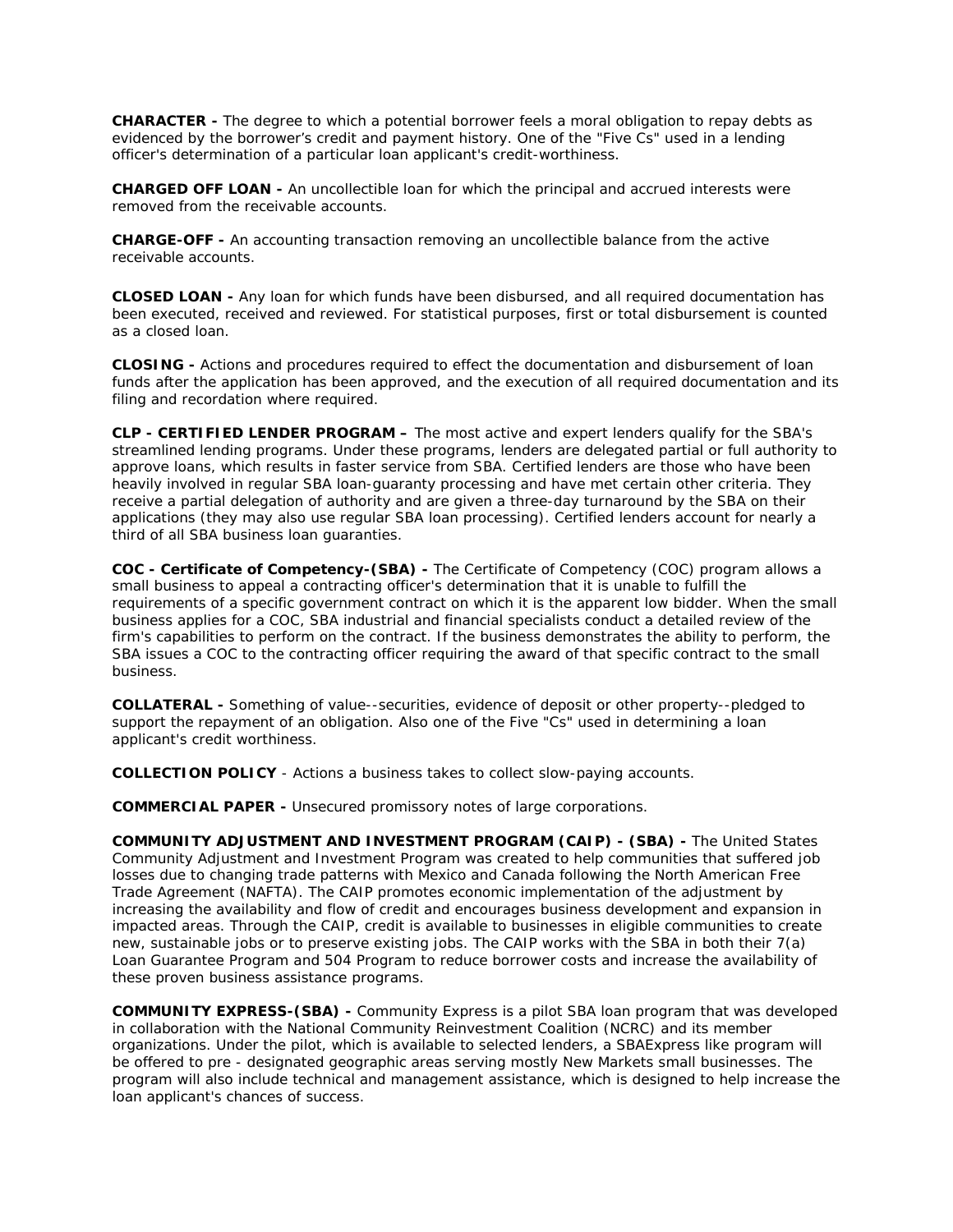**COMPROMISE -** The settlement of a claim resulting from a defaulted loan for less than the full amount due. Compromise settlement is a procedure available for use o only in instances where the government cannot collect the full amount due within a reasonable time, by enforced collection proceedings or where the cost of such proceedings would not justify such effort.

**CONDITIONS -** External factors such as government regulation, competition, industry trends, and national economic trends can affect the success of a business. One of the "Five Cs" of credit.

**CONSORTIUM -** A coalition of organizations, such as banks and corporations, set up to fund ventures requiring large capital resources.

**CONTINGENCY FUND -** Cash held for emergencies or unexpected outflows of funds. Also known as "Precautionary Balances."

**CONTRACT -** A mutually binding legal relationship obligating the seller to furnish supplies or services (including construction) and the buyer to pay for them.

**CONTRACTING -** Purchasing, renting, leasing, or otherwise obtaining supplies or services from nonfederal sources. Contracting includes the description of supplies and services required, the selection and solicitation of sources, the preparation and award of contracts, and all phases of contract administration. It does not include grants or cooperative agreements.

**CONTRACTING OFFICER -** A person with the authority to enter into, administer, and/or terminate contracts and make related determinations and findings.

**COPYRIGHT -** The legal right granted to authors, composers, artists and publishers to protect their thoughts and ideas for exclusive publication, reproduction, sale and distribution of their works. Some of the material on SBA's web site is copyrighted and it will be so stated in the document. If it is not Copyrighted we prefer that you link to our information rather than taking it and posting it on your site. Our information changes hourly and daily.

**CORPORATION -** A group of persons granted a state charter legally recognizing them as a separate entity having its own rights, privileges, and liabilities distinct from those of its members. The process of incorporating should be completed with the state's secretary of state or state corporate counsel and usually requires the services of an attorney.

**COSTS -** Money obligated for goods and services received during a given period of time, regardless of when ordered or whether paid for.

**COVENANT -** A prescription for action in a loan document.

**COVENANT NOT TO COMPETE -** The agreement by the seller of a business, not to enter into competition with the buyer of the business within a specific area for a specific period of time.

**CREDIT -** Time allowed for the payment of goods or services sold on trust as well as confidence in the buyer's ability and intention to fulfill their financial obligations.

**CREDIT PERIOD -** Length of time allowed before the credit buyer must pay for credit purchases.

**CREDIT POLICY -** Actions taken by a business to grant, monitor and collect the cash for outstanding accounts receivable.

**CREDIT RATING - A** grade assigned to a business concern to denote the net worth and credit standing to which the concern is entitled in the opinion of the rating agency as a result of its investigation.

**CURRENT ASSETS -** Money, inventory and equipment that will be used up in the short term - usually within one year.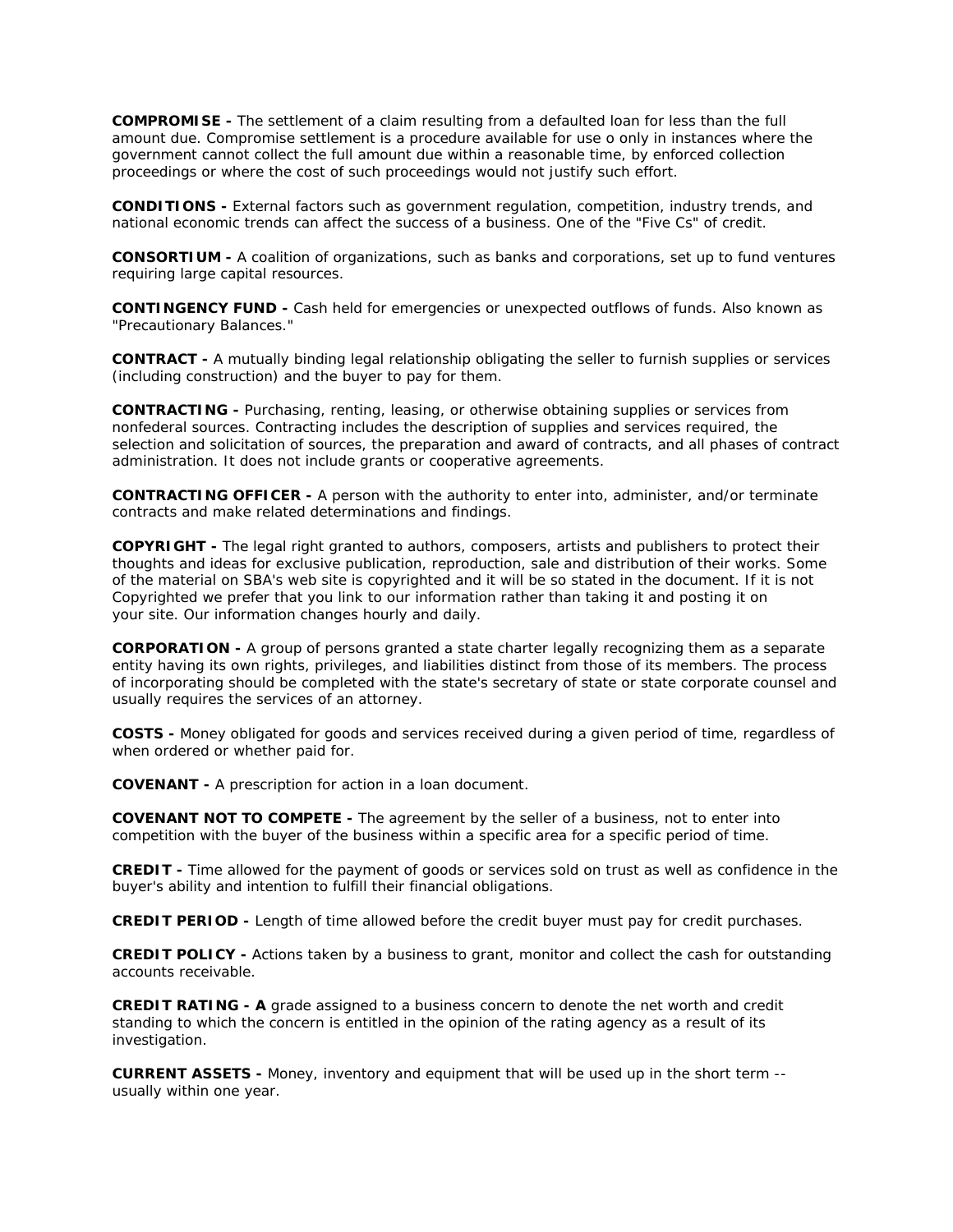**DEBENTURE -** Debt instrument evidencing the holder's right to receive interest and principal installments from the named obligor. Applies to all forms of unsecured, long-term debt evidenced by a certificate of debt.

**DEBT CAPITAL -** Business financing that normally requires periodic interest payments and repayment of the principal within a specified time.

**DEBT FINANCING -** The provision of long term loans to small business concerns in exchange for debt securities or a note.

**DEBT TO TOTAL ASSETS RATIO -** Total debt divided by total assets.

**DEED OF TRUST -** A document under seal which, when delivered, transfers a present interest in property. May be held as collateral.

**DEFAULTS -** The nonpayment of principal and/or interest on the due date as provided by the terms and conditions of the note.

**DEFENSE CONTRACTOR -** Any person who enters into a contract with the United States for the production of material or for the performance of services for the national defense.

**DEFENSE LOAN AND TECNICAL ASSISTANCE PROGRAM (DELTA) - (SBA) -** A joint effort of the United States Small Business Administration and the Department of Defense to provide financial and technical assistance to defense-dependent small businesses adversely affected by defense reductions.

**DEFERRED LOAN -** Loans whose principal and or interest installments are postponed for a specified period of time

**DEPRECIATION SCHEDULE -** An accounting procedure for determining the amount of value left in a piece of equipment.

**DISABLED -** The "disabled" are individuals whose physical or mental abilities prevent them from fully participating in normal activities and/or functions of living. The intended beneficiaries of The Americans with Disabilities Act (ADA). ADA gives federal civil rights protections to individuals with disabilities similar to those provided to individuals on the basis of race, color, sex, national origin, age, and religion. It guarantees equal opportunity for individuals with disabilities in public accommodations, employment, transportation, State and local government services, and telecommunications.

**DISASTER -** A disaster is a natural or human-caused occurrence causing vast destruction and distress. SBA's Disaster Loan Program offers financial assistance to those who are trying to rebuild their homes and businesses in the aftermath of a disaster. By offering low-interest loans, the SBA is committed to long-term recovery efforts. The agency does everything possible to meet the needs of those otherwise unable to put their lives back together.

**DISASTER AREA LOCATIONS -** Who to contact in the event of a declared Disaster regarding small business.

**DISASTER ASSISTANCE-(SBA) -** The purpose of the SBA's Disaster Loan Program is to offer financial assistance to those who are trying to rebuild their homes and businesses in the aftermath of a disaster. By offering low interest loans, the SBA is committed to long-term recovery efforts. The agency will do everything possible to meet the needs of those otherwise unable to put their lives back together.

**DISBURSEMENT -** The actual payout to borrower of loan funds, in whole or part. It may be concurrent with the closing, or follow it.

**DISBURSING OFFICER -** An employee authorized to pay out cash or issue checks in settlement of vouchers approved by a certifying officer.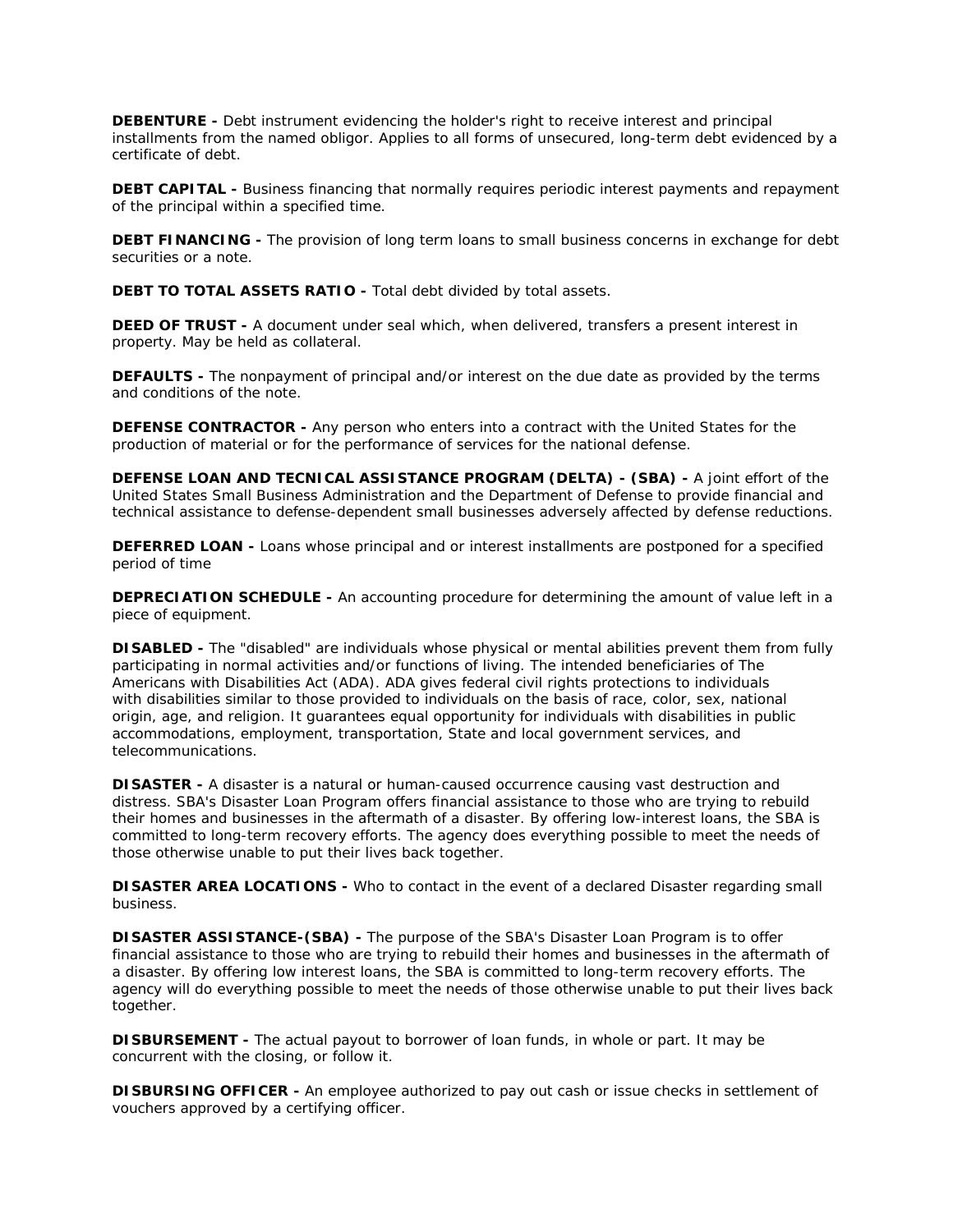**DISCLAIMER -** A statement regarding the responsibility and liability for website content and certain presenters, contractors, speakers, etc. Choosing "More..." at the end of this definition will lead you to SBA's Disclaimer Of Endorsement and Liability regarding the material in the upcoming viewing screens.

**DISCOUNT INTEREST RATE -** One in which the amount of interest is deducted from the face value of the loan with the borrower receiving the remainder.

**DIVESTITURE -** Change of ownership and/or control of a business from a majority (nondisadvantaged) to disadvantaged persons.

**DOT - SBA/DOT Certification Reciprocity for Disadvantaged Businesses -** The U.S. Small Business Administration (SBA) and the U.S. Department of Transportation (DOT) signed a memorandum of understanding that "reciprocally" streamlines the certification process for current and future 8(a) Business Development, Small Disadvantaged Business (SDB), and Disadvantaged Business Enterprise (DBE) program participants on Tuesday, November 23, 1999. In effect, this process will allow each agency to recognize the program certification of the other without duplicating paperwork. By streamlining certain procedures and requirements, it will reduce the burden on applicants. The agreement creates the start of a uniform application process for small disadvantaged business certification, reinventing the way the government does business with SDBs.

**DUNS - Data Universal Numbering System -** D&B's Data Universal Numbering System, the D&B D-U-N-S Number, has become the standard for keeping track of the world's businesses. The D&B D-U-N-S Number is D&B's distinctive nine digit identification sequence, which identifies information products and services originating exclusively through D&B. The D&B D-U-N-S Number is an internationally recognized common company identifier in EDI and global electronic commerce transactions. The world's most influential standards-setting organizations, more than 50 global, industry and trade associations, and the U.S. Federal Government recognize, recommend and/or require the D&B D-U-N-S Number.

**EARNING POWER -** The demonstrated ability of a business to earn a profit, over time, while following good accounting practices. When a business shows a reasonable profit on invested capital after fully maintaining the business property, appropriately compensating its owner and employees, servicing its obligations, and fully recognizing its costs, the business may be said to have demonstrated earning power. Demonstrated earning power is the foremost test of the business risk in pressing upon an application for a loan.

**EASEMENT -** A right or privilege that a person may have on another's land, as the right of a way or ingress or egress.

**E-BUSINESS INSTITUTE – SBA -** Knowledge is the most important asset small businesses will compete with in the 21st century. The E-Business Institute is a digital strategy for reaching new markets and training small business clients in a changing, global, 24/7 environment.

**EDI -** Electronic Data Interchange: Transmission of information between computers using highly standardized electronic versions of common business documents.

**EEOC - Equal Employment Opportunity Commission -** Small Business Information - The U.S. Equal Employment Opportunity Commission (EEOC) enforces the federal laws that prohibit employment discrimination on the basis of an individual's race, color, religion, sex, national origin, age, or disability.

**EFTPS - ELECTRONIC FEDERAL TAX PAYMENT SYSTEM (EFTPS) -** Electronic Federal Tax Payment System provides an electronic system for paying federal taxes. The IRS replaced the current system of processing taxes in compliance with North American Free Trade Agreement (NAFTA) mandates, and now expedites the availability of funds and investment decision making information to the U.S. Treasury while providing flexible payment options to the business taxpayer.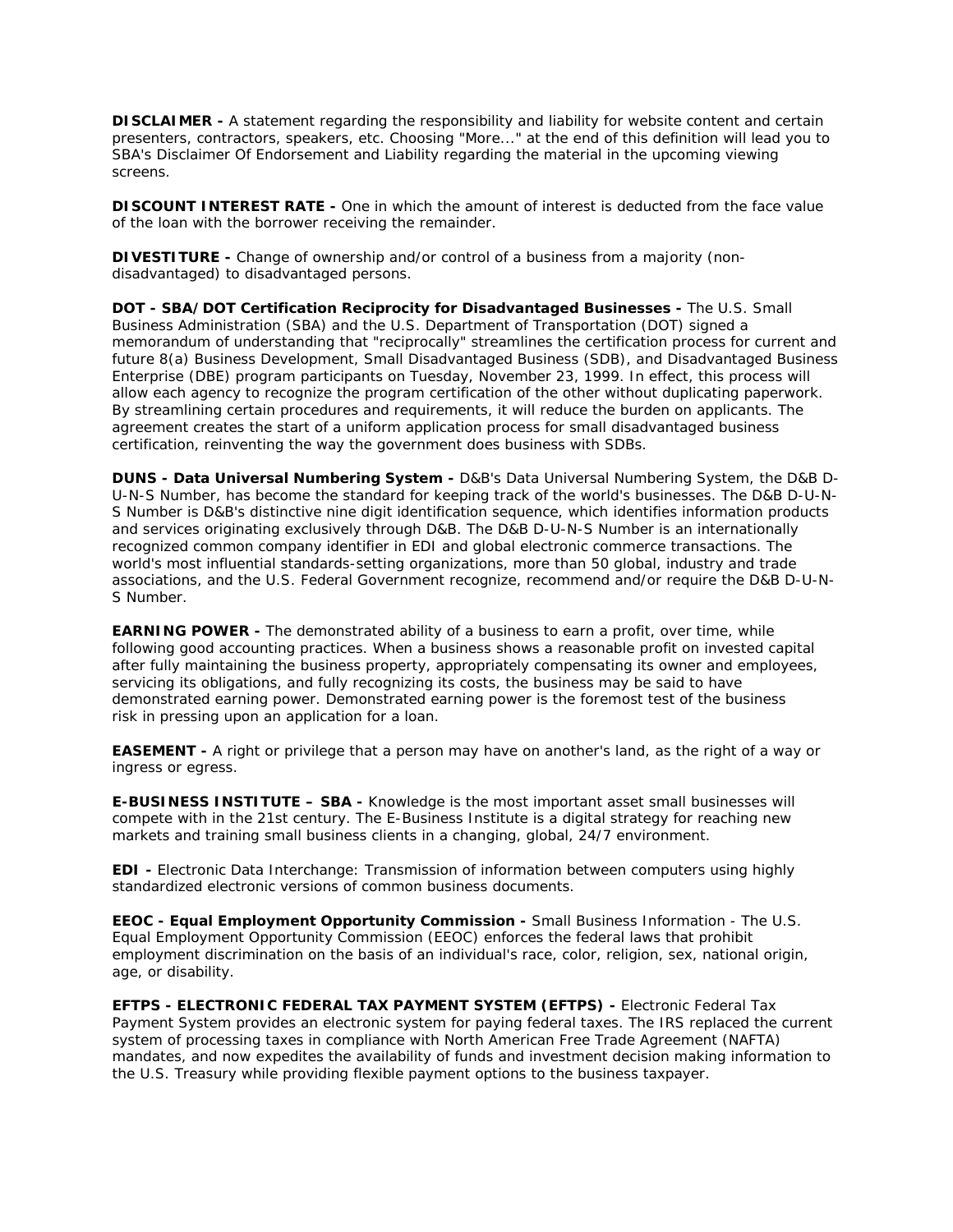**EMERGING SMALL BUSINESS -** A small business concern whose size is no greater than 50 percent of the numerical size standard applicable to the Standard Industrial Classification code assigned to a contracting opportunity.

**EMPLOYEES -** The number of employees of a firm is its average number of persons employed for each pay period over the firm's latest 12 months. Any person on the payroll must be included as one employee regardless of hour's worked or temporary status. The number of employees of a firm in business under 12 months is based on the average for each pay period it has been in business.

**ENTERPRISE -** Aggregation of all establishments owned by a parent company. An enterprise can consist of a single, independent establishment or it can include subsidiaries or other branch establishments under the same ownership and control.

**ENTREPRENEUR -** One who assumes the financial risk of the initiation, operation and management of a given business or undertaking.

**EPA -** Environmental Protection Agency with laws and regulations as a major tool in protecting the Environment.

**EQUITY -** An accounting term used to describe the net investment of owners or stockholders in a business. Under the accounting equation, equity also represents the result of assets less liabilities.

**EQUITY FINANCING -** The provision of funds for capital or operating expenses in exchange for capital stock, stock purchase warrants and options in the business financed, without any guaranteed return, but with the opportunity to share in the company's profits. Equity financing includes long-term subordinated securities containing stock options and/or warrants. Utilized in SBIC financing activities.

**EQUITY PARTNERSHIP -** A limited partnership arrangement for providing start-up and seed capital to businesses.

**ESCROW ACCOUNTS -** Funds placed in trust with a third party, by a borrower for a specific purpose and to be delivered to the borrower only upon the fulfillment of certain conditions.

**ESTABLISHMENT -** A single-location business unit, which may be independent--called a singleestablishment enterprise--or owned by a parent enterprise.

**FAIR AND REASONABLE PRICE -** A price that is fair to both parties, considering the agreed-upon conditions, promised quality, and timeliness of contract performance. "Fair and reasonable" price is subject to statutory and regulatory limitations.

**FAIR MARKET VALUE -** What a qualified buyer will pay for goods, services, or property.

**FINANCIAL FORECAST -** Projection of revenues and expenses for the next one to five years.

**FINANCIAL RATIOS -** Measures of capital, including debt to asset, current, and debt to worth. See individual definitions for "acid," "current," "quick" ratios.

**FINANCIAL REPORTS -** Reports commonly required from applicants request for financial assistance, e.g.: Balance Sheet -A report of the status of a firm's assets, liabilities and owner's equity at a given time.

**FINANCING -** New funds provided to a business, by either loans or purchase of debt securities or capital stock.

**FIVE "Cs" OF CREDIT -** A system used by lending officers to evaluate a loan application: Character, Cash Flow, Collateral, Capitalization and Conditions. See individual definitions.

**FIXED ASSETS -** Equipment, buildings, etc., which are purchased and used for long-term purposes.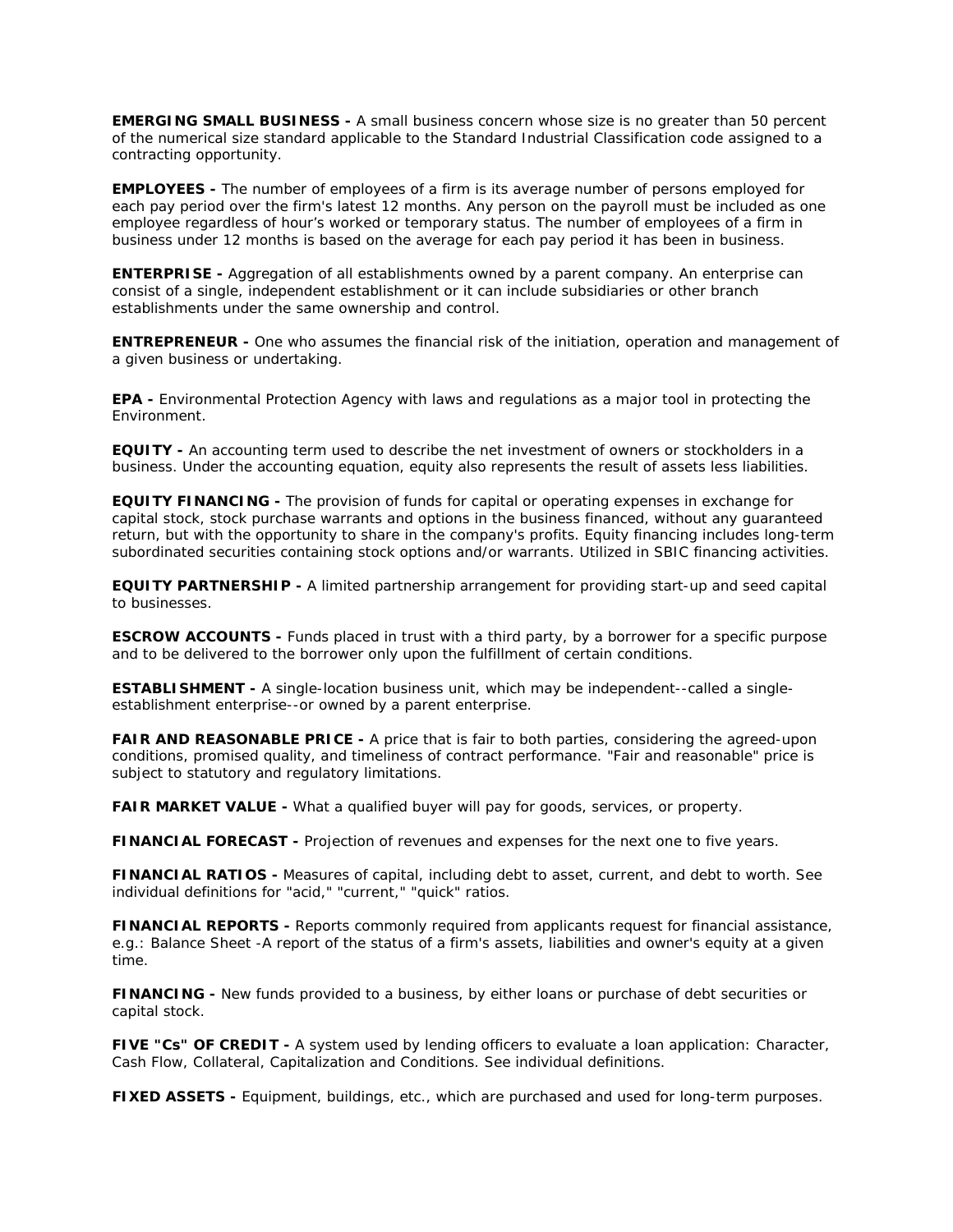**FIXED COSTS -** Costs of doing business such as rent, utilities, depreciation, taxes, etc., that remain generally the same regardless of the amount of sales of goods or services.

**FORECLOSURE -** The act by the mortgagee or trustee upon default, in the payment of interest or principal of a mortgage of enforcing payment of the debt by selling the underlying security.

**FORMS – IRS -** Internal Revenue Service (IRS) Forms

**FRANCHISING -** A continuing relationship in which the franchisor provides a licensed privilege to the franchisee to do business, and offers assistance in organizing, training, merchandising, marketing and managing in return for a consideration. Franchising is a form of business by which the owner (franchisor) of a product, service or method obtains distribution through affiliated dealers (franchisees). The product, method or service being marketed is usually identified by the franchisor's brand name, and the holder of the privilege (franchisee) is often given exclusive access to a defined geographical area.

**FREEDOM OF INFORMATION ACT – FOIA -** The FOIA, enacted in 1966, generally provides that any person has a right of access to federal agency records. This right of access is enforceable in court e except for those records that are protected from disclosure by the nine exemptions to the FOIA, which are discussed in the text.

**GOODWILL -** An intangible asset of a business that relates to a favorable relationship with customers, and excess earning power.

**GRANT -** Money given to a business that does not need to be repaid.

**GUARANTEED LOAN-(SBA) -** A loan made and serviced by a lending institution under agreement that a governmental agency will purchase the guaranteed portion if the borrower defaults.

**GUARANTY -** Promise by an individual or organization to repay a loan in the event of default.

**GUIDE TO SBA's DEFINITIONS OF SMALL BUSINESS-(SBA) -** The U. S. Small Business Administration n (SBA) has prepared a guide to assist the general public in understanding SBA's definitions of a small business. They are termed "size standards," and represent the largest a firm can be and still be considered a small business. This guide provides general information on size standard requirements and also addresses most of the typical concerns of the public regarding the use of size standards.

**HAZARD INSURANCE -** Insurance required showing lender as loss payee covering certain risks on real and personal property used for securing loans.

**HUBZone -** Historically Underutilized Business Zones - Through the HUBzone Empowerment Contracting program federal contracting opportunities are provided for qualified small businesses located in distressed areas. Fostering the growth of these federal contractors as viable businesses, for the long term, helps to empower communities, create jobs, and attract private investment.

**INCOME STATEMENT -** Financial statement showing a company's sales, expense and net income or loss for a specific period of time.

**INDEPENDENT AND QUALIFIED PUBLIC ACCOUNTANTS -** Public accountants are independent when neither they nor any of their family has a material, direct or indirect financial interest in the borrower other than as an accountant. They are qualified, unless there is contrary evidence, when they are either (1) certified, licensed, or otherwise registered if so required by the state in which they work, or (2) have worked as a public accountant for at least five years and are accepted by SBA.

**INDUSTRY -** Concerns primarily engaged in the same kind of economic activity are classified in the same industry regardless of their types of ownership (such as sole p proprietorship, partnership or corporation).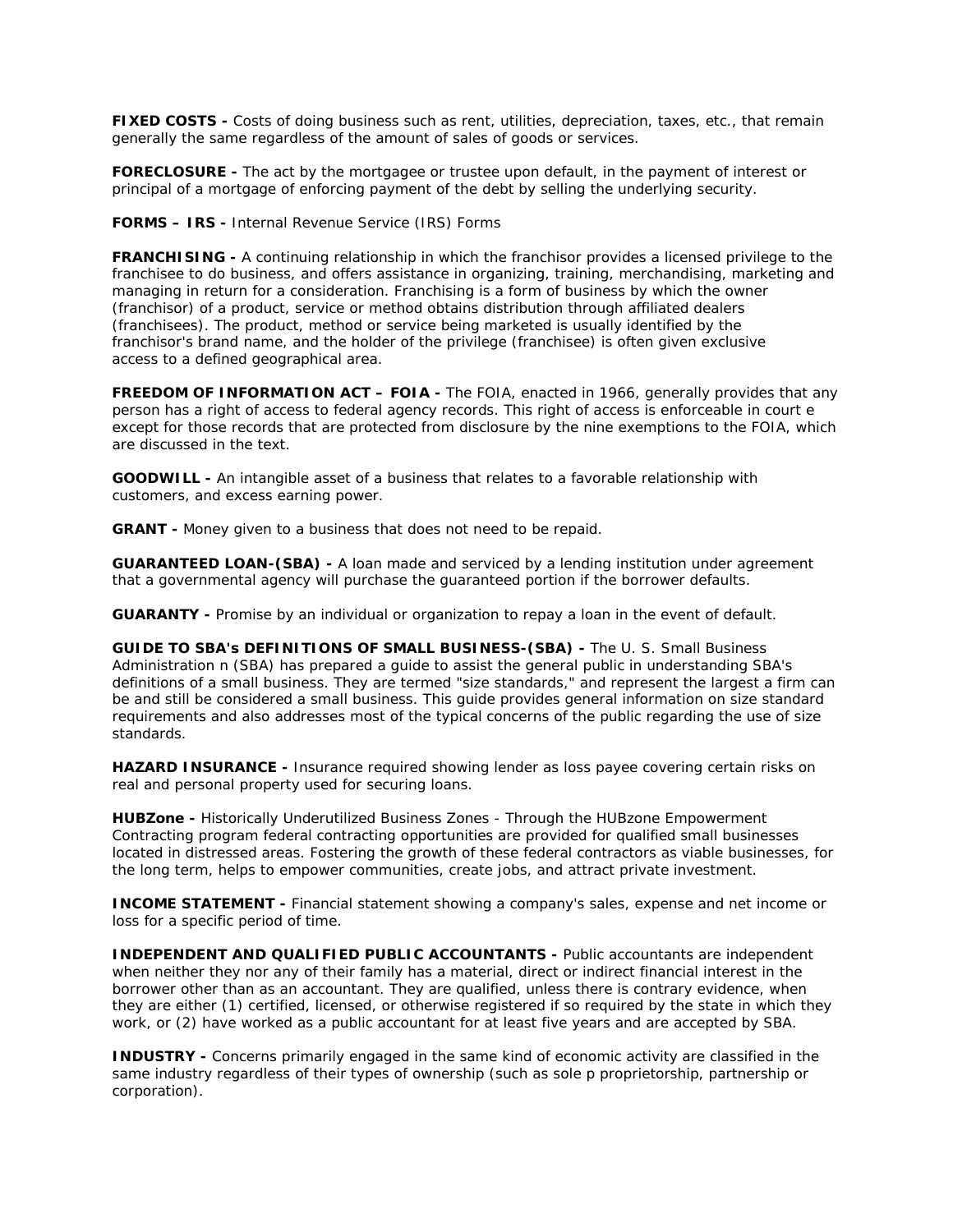**INSOLVENCY -** The inability of a borrower to meet financial obligations as they mature, or having insufficient assets to pay legal debts.

**INSTALLMENT LOAN -** One in which the amount of interest is added to the principal and repaid by the borrower in equal periodic payments.

**INTEREST -** An amount paid a lender for the use of funds.

**INVENTORY -** Merchandise that is purchased and/or produced and stored for eventual sale.

**INVENTORY TURNOVER -** How often the inventory is sold and replenished over the course of a year.

**INVESTMENT BANKING -** Businesses specializing in the formation of capital. This is done by outright purchase and sale of securities offered by the issuer, standby underwriting or "best efforts selling."

**IRS -** Internal Revenue Service - with our link going to their publications and notices

**JOB DESCRIPTION -** A written statement listing the elements of a particular job or occupation, e.g., purpose, duties, equipment used, qualifications, training, physical and mental demands, working conditions, etc.

**JOINT VENTURE -** In a joint venture both firms share, in some proportion, the responsibility and the profits or loss on a contract. They are considered affiliated (see "Affiliates," above) for the purpose of that contract. Normally, the revenues or the employees of both firms are added together to determine the size of a joint venture.

**JUDGMENT -** Judicial determination of the existence of indebtedness, or other legal liability.

**LEASE -** A contract between the owner (lessor) and the tenant (lessee) stating the conditions under which the tenant may occupy or use real estate or equipment. Terms usually include a specific period of time and a predetermined rate.

**LEASE RATE -** The period rental payment to a lessor for the use of assets. It may also be considered as the implicit interest rate in minimum lease payments.

**LENDING INSTITUTION -** Any institution, including a commercial bank, savings and loan association, commercial finance company, or other lender qualified to participate with SBA in the making of loans.

**LESSEE -** The user of equipment or property being leased.

**LESSOR -** The party to a lease agreement who has legal or tax title to equipment or property, who grants the lessee the right to use the equipment or property for the lease term, and who is entitled to the rental fees.

**LIABILITY -** Debt owed by the company such as bank loans or accounts payable.

**LICENSE - BUSINESS REGISTRATION -** Businesses are licensed and registered at local and state levels of government. Each state has their own mechanism or criteria for obtaining licenses.

**LIEN -** A charge upon or security interest in real or personal property maintained to ensure the satisfaction of a debt or duty ordinarily arising by operation of law.

**LINE OF CREDIT -** A short-term loan, usually less than one year.

**LIQUIDATION -** The disposal, at maximum prices, of the collateral securing a loan, and the voluntary and enforced collection of the remaining loan balance from the obligators and/or guarantors.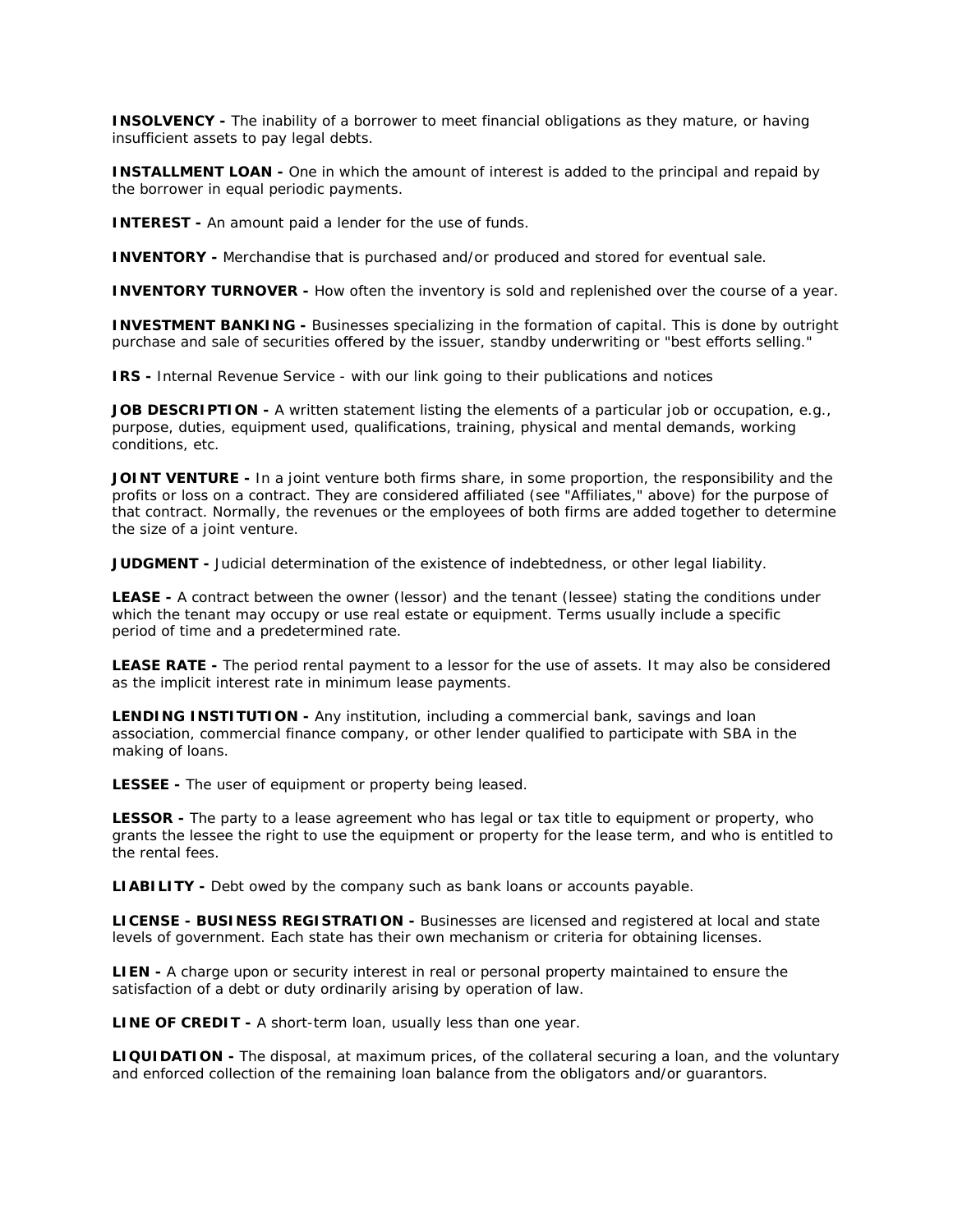**LIQUIDATION VALUE -** The net value realizable in the sale (ordinarily a forced sale) of a business or a particular asset.

**LIQUID ASSETS -** Cash, checks and easily-convertible securities available to meet immediate and emergency needs.

**LITIGATION -** Refers to a loan in "liquidation status" which has been referred attorneys for legal action. Also: The practice of taking legal action through the judicial process.

**LOAN AGREEMENT -** Agreement to be executed by borrower, containing pertinent terms, conditions, covenants and restrictions.

**LOAN PAYOFF AMOUNT -** The total amount of money needed to meet a borrower's obligation on a loan. It is arrived at by accruing gross interest for one day and multiplying this figure by the number of days that exist between the d ate of the last repayment and the date on which the loan is to be completely paid off. This amount, known as accrued interest, is combined with the latest principal and escrow balances that are applicable to what is now referred to as the loan payoff amount. In the case where prepaid interest exceeds the accrued interest the latter is subtracted from the former and the difference is used to reduce the total amount owed.

**LONG TERM -** Period usually greater than one year.

**LOSS RATE** - A rate developed by comparing the ratio of total loans charged off to the total loans disbursed from inception of the program to the present date.

**MARKET -** The existing or potential buyers for specific goods or services.

**MARKET VALUE -** What a willing buyer will pay for goods, services, a property or a business.

**MARKETING -** The total of activities involved in the transfer of goods and services from the producer or seller to the consumer or buyer. Marketing activities may include buying, storing selling, advertising, pricing and promoting products.

**MATURITY -** The date on which a loan becomes due.

**MATURITY EXTENSIONS -** Extensions of payment beyond the original period established for repayment of a loan.

**MICROLOAN PROGRAM -** The MicroLoan Program provides very small loans to start-up, newly established, or growing small business concerns. Under this program, SBA makes funds available to nonprofit community based lenders (intermediaries) which, in turn, make loans to eligible borrowers in amounts up to a maximum of \$35,000. The average loan size is about \$10,500. Applications are submitted to the local intermediary and all credit decisions are made on the NEGOTIATED GRIEVANCE PROCEDURE The sole and exclusive procedure available to all employees in a bargaining unit and the employer for processing grievances and disputes.

**MORTGAGE -** An instrument giving legal title to secure the repayment of a loan made by the mortgagee (lender). In legal contemplation there are two types: (1) title theory -operates as a transfer of the legal title of the property to the mortgagee, and (2) lien theory -creates a lien upon the property in favor of the mortgagee.

**NEGATIVE NET WORTH -** A business condition when total liabilities exceed total assets.

**NET WORTH -** Property owned (assets), minus debts and obligations owed (liabilities), is the owner's equity (net worth).

**NEW MARKETS VENTURE CAPITAL - NMVC-(SBA) -** The New Markets Venture Capital (NMVC) program is modeled after the Small Business Administration's extremely successful Small Business Investment Company (SBIC) program but has a specific mission of economic development in low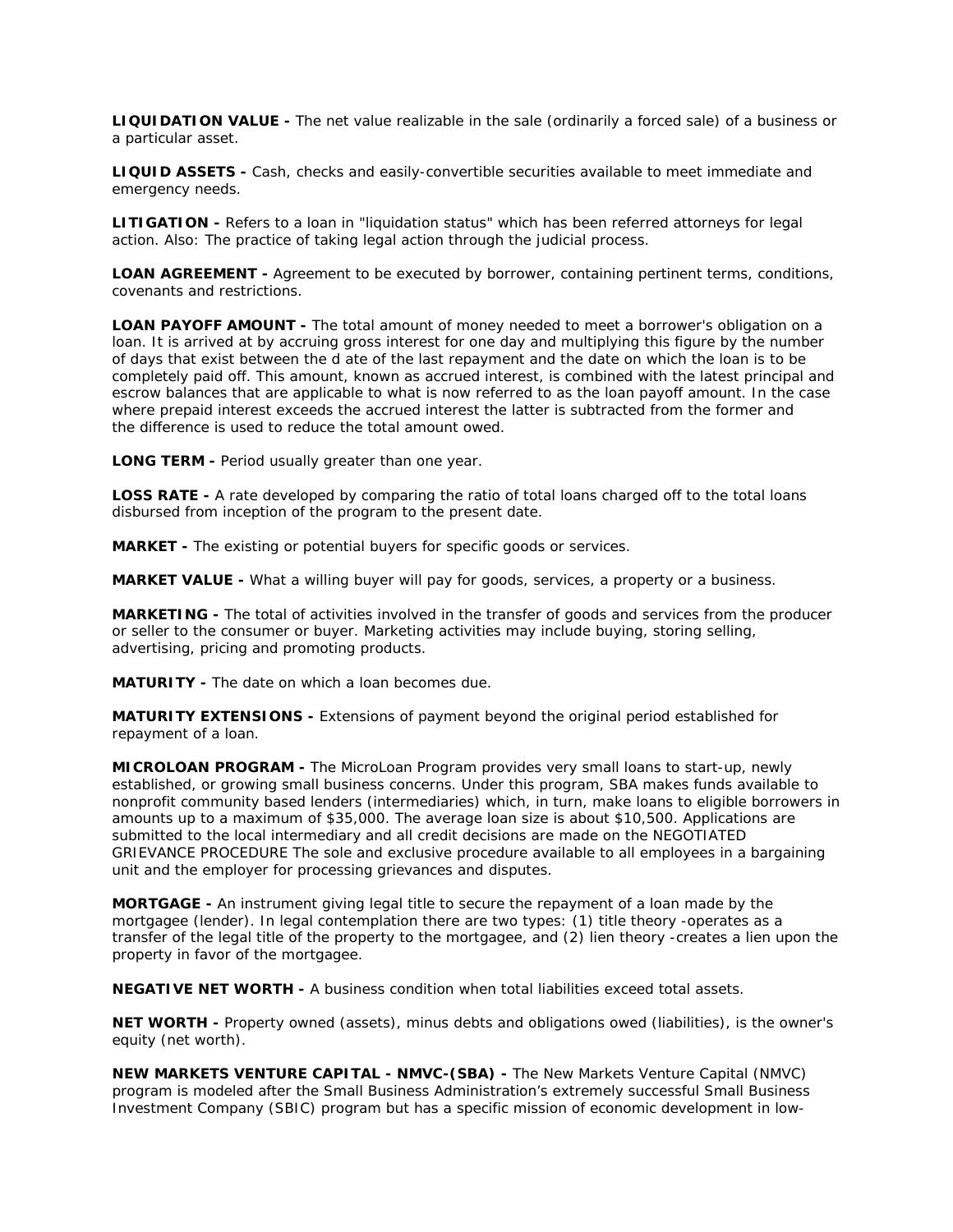income (LI) areas. Through a combination of equity-type financing and intensive operational assistance to smaller businesses located in LI areas, the program seeks to assist local entrepreneurs, create quality employment opportunities for residents and build wealth within these communities. SBA intends to achieve these public policy objectives through financial assistance to newly formed NMVC companies and to existing Specialized Small Business Investment Companies (SSBICs).

**NONMANUFACTURER -** For purposes of Federal government contracts, a firm that supplies a product it did not manufacture is termed a nonmanufacturer. To qualify for Federal government contracting, a nonmanufacturer must have 500 or fewer employees, be primarily in the wholesale or retail trade, and supply the product of a US small manufacturer. This requirement is called the "nonmanufacturer rule." This rule does not apply to supply contracts of \$25,000 or less that are processed under Simplified Acquisition Procedures. The requirement may also be waived through formal procedure by the Associate Administrator for Government Contracting if there is no s mall manufacturer in the Federal market for a class of products.

**NORTH AMERICAN INDUSTRY CLASSIFICATION SYSTEM (NAICS) -** The North American Industry Classification System (NAICS) is replacing the U.S. Standard Industrial Classification (SIC) system. NAICS will reshape the way we view our changing economy. NAICS was developed jointly by the U.S., Canada, and Mexico to provide new comparability in statistics about business activity across North America.

**NOTES AND ACCOUNTS RECEIVABLE -** A secured or unsecured receivable evidenced by a note or open account arising from activities involving liquidation and disposal of loan collateral.

**OBLIGATIONS -** Technically defined as "amount of orders placed, contracts awarded, services received, and similar transactions during a given period which will require payments during the same or a future period." Also, another term for debt: money, merchandise or service owed to someone.

**OFFICE OF SMALL & DISADVANTAGED BUSINESS UTILIZATION (OSDBU) -(SBA) -** Federal Offices of Small and Disadvantaged Business Utilization (OSDBUs) offer small business information on procurement opportunities, guidance on procurement procedures, and identification of both prime and subcontracting opportunities.

**OHA - Office of Hearings and Appeals -** The Office of Hearings and Appeals, an independent office of the Small Business Administration (SBA or Agency). It is composed of two offices, the Office of Hearings and Appeals (OHA), and the Freedom of Information/Privacy Acts (FOI/PA) Office. The Small Business Administration established the Office of Hearings and Appeals (OHA) in 1983 to provide an independent, quasijudicial appeal of certain SBA program decisions. OHA succeeded the SBA Size Appeals Board. Over the years, the SBA has expanded OHA's mission.

**ORDERING COSTS -** Administrative costs of placing, tracking, shipping, receiving and paying for an order.

**OSHA (OCCUPATIONAL SAFETY & HEALTH ACT) -** To assure safe and healthful working conditions for working men and women; by authorizing enforcement of the standards developed under the Act; by assisting and encouraging the States in their efforts to assure safe and healthful working conditions; by providing for research, information, education, and training in the field of occupational safety and health; and for other purposes.

**OUTLAYS -** Net disbursements (cash payments in excess of cash receipts) for administrative expenses and for loans and related costs and expenses (e.g., gross disbursements for loans and expenses minus loan repayments, interest and fee income collected, and reimbursements received for services performed for other agencies).

**PARTNERING -** A mutually beneficial business-to-business relationship based on trust and commitment and that enhances the capabilities of both parties.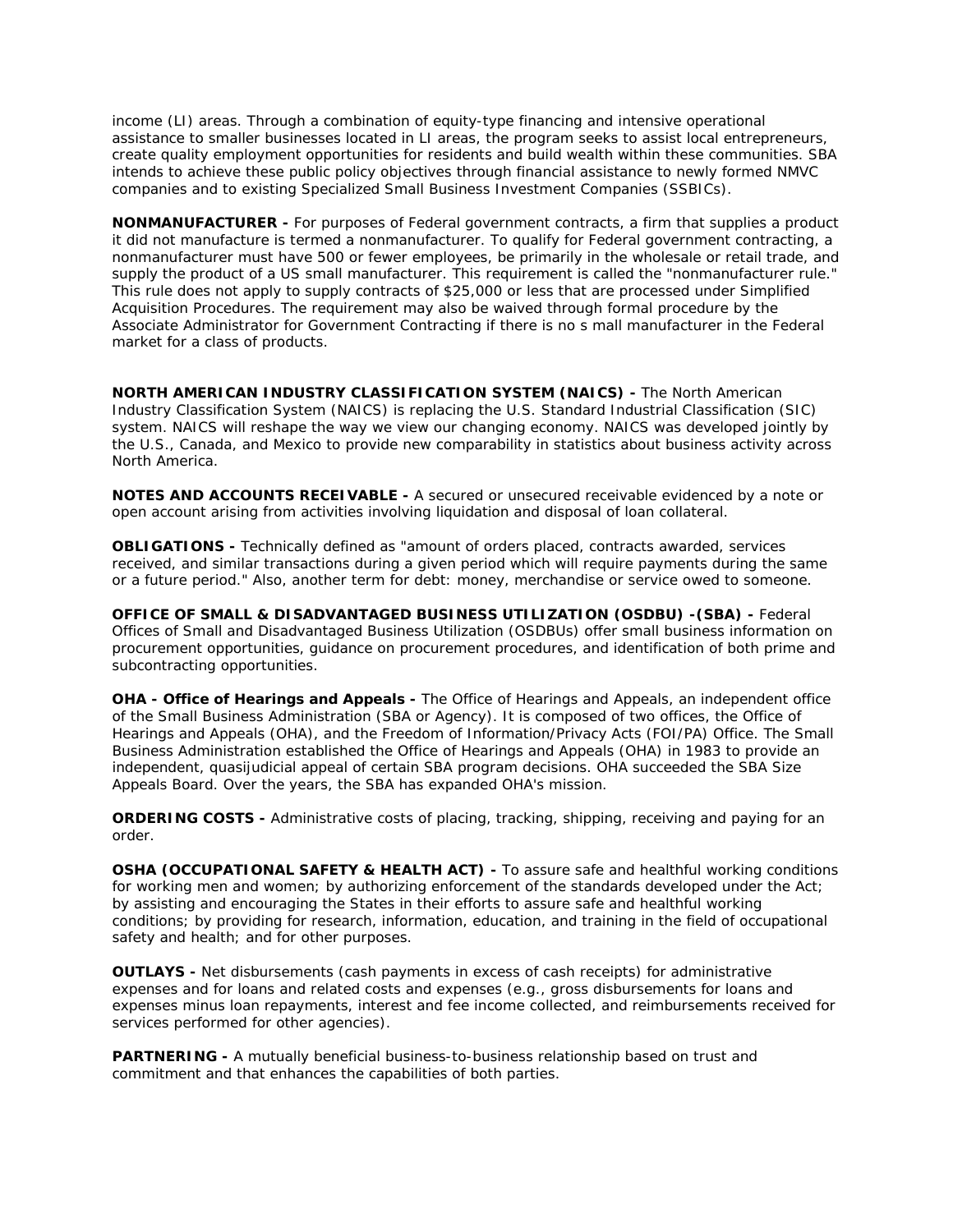**PARTNERSHIP -** A legal relationship existing between two or more persons contractually associated as joint principals in a business.

**PATENT -** A patent secures to an inventor the exclusive right to make, use and sell an invention for 17 years. Inventors should contact the U.S. Department of Commerce Patent Office.

**PETTY CASH -** A small fund maintained for incidental expenses.

**PRECAUTIONARY BALANCES -** Cash held for emergencies or unexpected outflows of funds. Also known as "contingency fund."

**PREFERRED LENDER PROGRAM (PLP) - (SBA) -** The most active and expert lenders qualify for the SBA's streamlined lending programs. Under these programs, lenders are delegated partial or full authority to approve loans, which results in faster service from SBA. Preferred lenders are chosen from among the SBA's best lenders and enjoy full delegation of lending authority in exchange for a lower rate of guaranty. This lending authority must be renewed at least every two years, and the lender's portfolio is examined by the SBA periodically. Preferred loans account for more than 10 percent of SBA loans.

**PRIME -** Program for Investment in Microentrepreneurs Act: The U.S. Small Business Administration plans to issue Federal grants awards to qualified organizations under PRIME to provide training and technical assistance to disadvantaged microentrepreneurs. These organizations include: non-profit microenterprise development organizations or programs; intermediaries; other microenterprise development organizations or programs that are accountable to a local community, working in conjunction with a State or local government or Indian tribe; or Indian tribes acting on their own, with proper certification that no other qualified organization exists within their jurisdiction.

**PRIME CONTRACT -** A contract awarded directly by the Federal government.

**PRIME RATE -** Interest rate which is charged business borrowers having the highest credit ratings, for short term borrowing. As published daily in the Wall Street Journal, it is the basis for rates to other lenders.

**PROFESSIONAL AND TRADE ASSOCIATIONS -** Non-profit, cooperative and voluntary organizations that are designed to help their members in dealing with problems of mutual interest. In many instances professional and trade associations enter into an agreement with SBA to provide volunteer counseling to the small business community.

**PROPRIETORSHIP** - The most common legal form of business ownership; about 85 percent of all small businesses are proprietorships. The liability of the owner is unlimited in this form of ownership.

**QUICK RATIO -** Current assets less inventories divided by current liabilities. Also called "acid ratio."

**RATIO -** The ratio of current assets to liabilities. Also called "quick ratio."

**RETURN ON INVESTMENT -** The amount of profit (return) based on the amount of resources (funds) used to produce it. Also, the ability of a given investment to earn a return for its use.

**REVOLVING CREDIT ACCOUNT -** A formal line of credit offered to larger businesses in exchange for up-front fees and standard interest payments.

**SBA - Small Business Administration-(SBA) -** An independent agency of the federal government and not to be confused with Small Business Association or variations thereof. The U.S. Small Business Administration (SBA) was created by Congress in 1953 to help America's entrepreneurs form successful small enterprises. Today, SBA's program offices in every state offer financing, training and advocacy for small firms. These programs are delivered by SBA offices in every state, the District of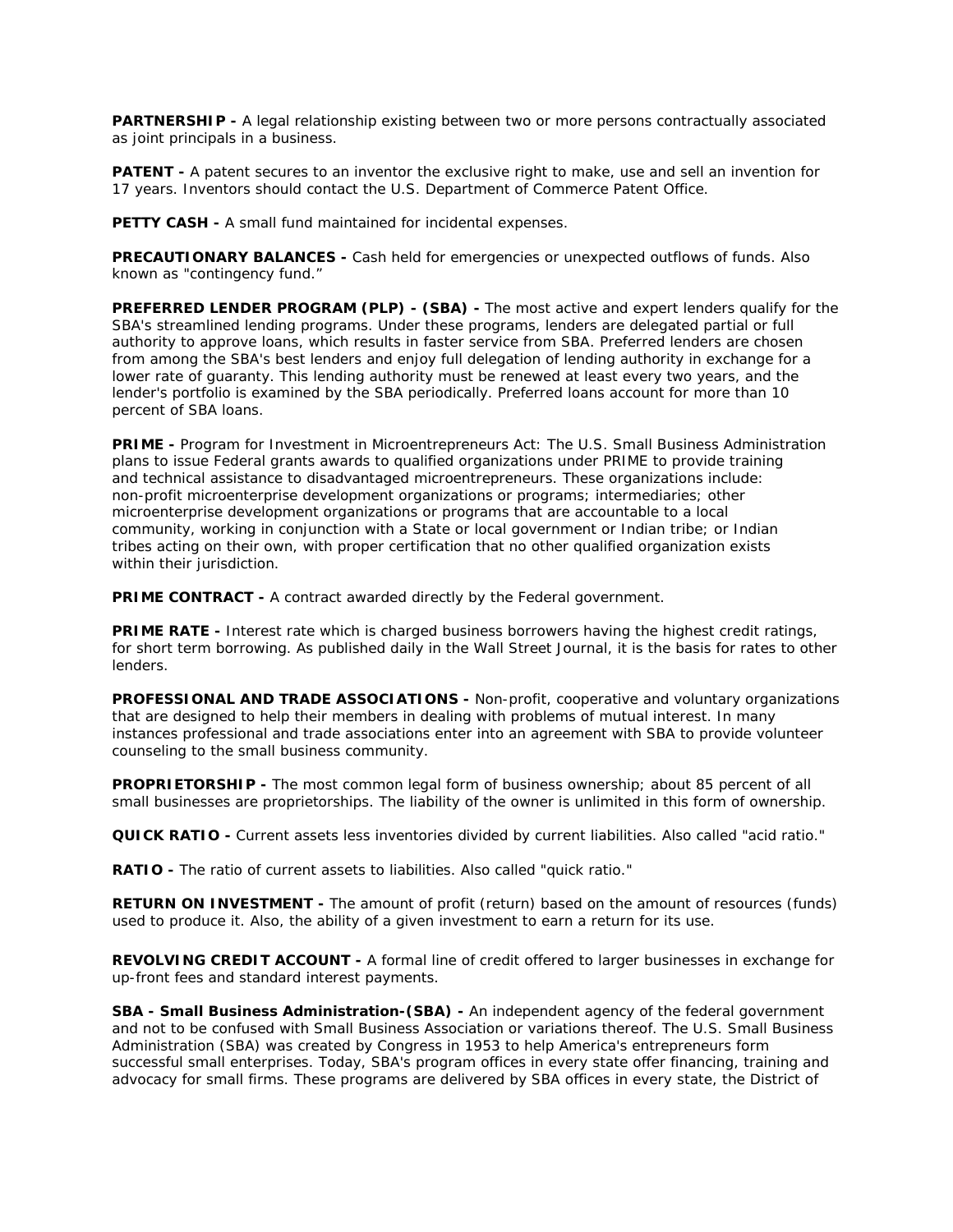Columbia, the Virgin Islands and Puerto Rico. In addition, the SBA works with thousands of lending, educational and training institutions nationwide.

**SBA EXPORT EXPRESS-(SBA) -** SBA Export Express combines the SBA's small business lending assistance with its technical assistance programs to help small businesses that have traditionally had difficulty in obtaining adequate export financing. The pilot program is available throughout the country and is expected to run through September 30, 2005

**SBA Express -** The SBAExpress - Makes it easier and faster for lenders to provide small business loans of \$150,000 or less; allows lenders to use their own forms and processes to approve loans guaranteed by the U.S. Small Business Administration; provides a rapid response from the SBA within 36 hours of receiving your complete application; lets lenders take advantage of electronic loan processing; and helps lenders provide smaller revolving loans.

**SBA LOAN -** The SBA enables its lending partners to provide financing to small businesses when funding is otherwise unavailable on reasonable terms by guaranteeing major portions of loans made to small businesses.

**SBA LOWDOC -** SBA LowDoc - streamlines the making of small business loans. The maximum loan- \$150,000. Calls for a response from the SBA within 36 hours of receiving a complete application. Guaranty percent follows 7(a) policy.

**SBIC - Small Business Investment Company -** Licensed by the Small Business Administration, SBICs are privately owned and managed investment firms. They are participants in a vital partnership between government and the private sector economy. With their own capital and with funds borrowed at favorable rates through the Federal Government, SBICs provide venture capital to small independent businesses, both new and already established. Selecting More... will take you to the SBIC (Office of Investment) home page.

**SBIR CONTRACT - Small Business Innovative Research Contract -** A type of contract designed to foster technological innovation by small businesses with 500 or fewer employees. The SBIR contract program provides for a three-phased approach to research and development projects: technological feasibility and concept development; the primary research effort; and the conversion of the technology to a commercial application.

**SCORE-(SBA) -** SCORE is a 10,500-member volunteer association sponsored by the SBA. SCORE matches volunteer business-management counselors with present prospective small business owners in need of expert advice. The SCORE home page is located at [http://www.score.org](http://www.score.org/)

**SECONDARY MARKET -** Entities who purchase an interest in a loan from an original lender, such as banks, institutional investors, insurance companies, credit unions and pension funds. There is an active secondary market in the loans guaranteed by the Small Business Administration. This market was created to increase the attractiveness of small business lending to the lending community. Through the market, lenders are able to sell the guaranteed portion n of SBA guaranteed loans to investors and thereby improve their liquidity and increase their yield on the unguaranteed portion of SBA loans. In addition, the secondary market provides a hedge against future liquidity problems because the guaranteed portion n of an SBA guaranteed portfolio may be readily sold by the lender. The market also allows a lender to meet the credit needs of a local small business community by importing capital from other parts of the country.

**SELLING A BUSINESS -** Selling a business is different than selling any other asset because a business is more than an income -earning asset -- it is a life-style as well. Therefore, the decision to sell can be emotional. Personal ambitions should be weighed against economic consequences in reaching a decision.

**SHORT TERM -** Period usually one year or less.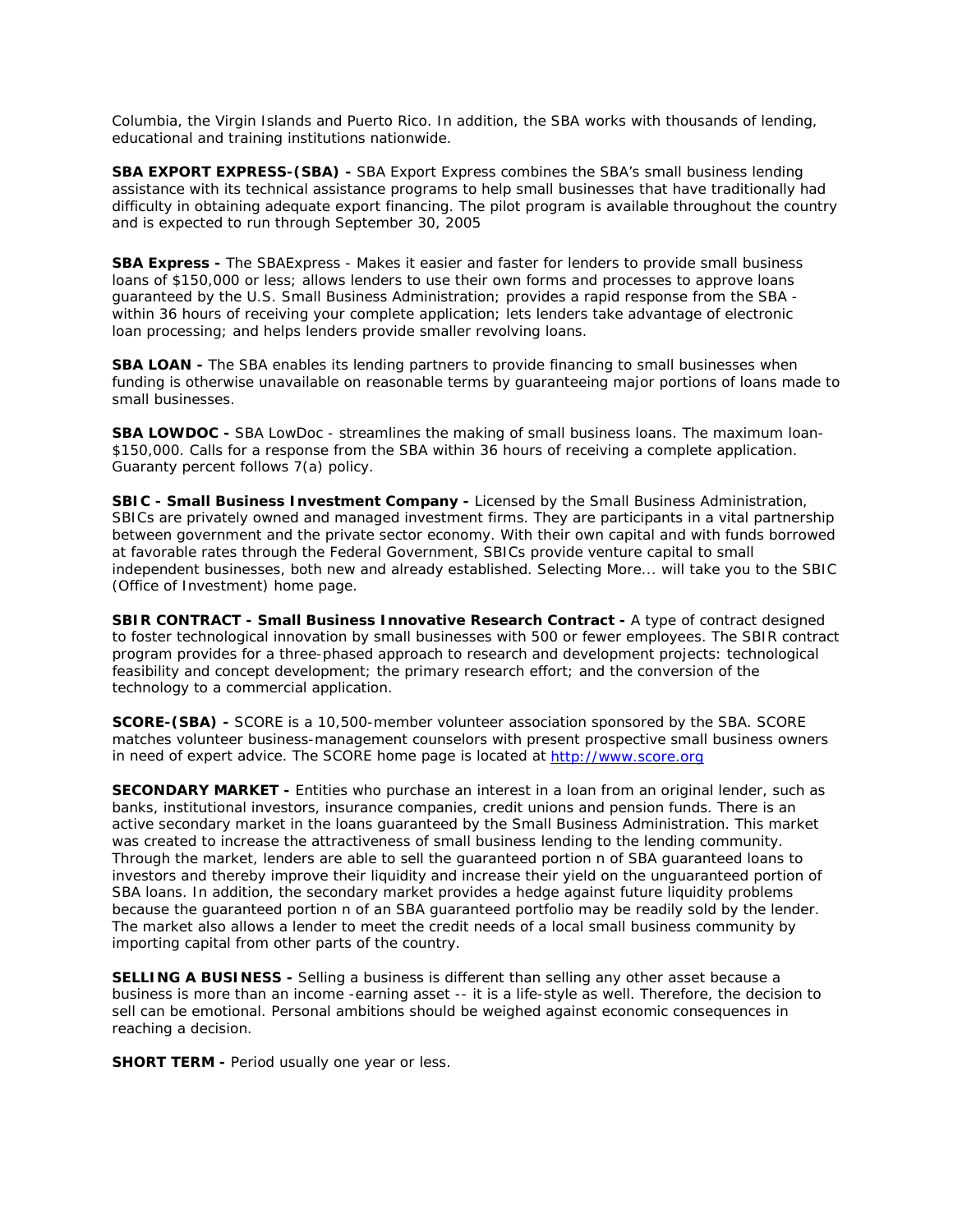**SIMPLE INTEREST RATE LOAN -** One which provides the borrower the face value of the loan; the borrower repays the principal plus interest at maturity.

**SIZE STANDARDS -** The term "size standard" describes the numerical definition of a small business. In other words, a business is considered "small" if it meets or is below an established "size standard."

**SMALL BUSINESS -** A business smaller than a given size as measured by its employment, business receipts, or business assets.

**SMALL BUSINESS ACT -** See <http://www.sba.gov/content/small-business-act>

**SMALL BUSINESS DEVELOPMENT CENTER (SBDC) - (SBA) -** The SBDC is a center for the delivery of joint government, academic and private sector services for the benefit of small business and the national welfare. It is committed to the development and productivity of business and the economy in specific geographical regions. (See locations at http://www.sba.gov/gopher/Local-Information/Small-Business-Development-Centers/).

**SMALL BUSINESS INVESTMENT ACT -** It is declared to be the policy of the Congress and the purpose of this Act to improve and stimulate the national economy in general and the small-business segment thereof in particular by establishing a program to stimulate and supplement the flow of private equity capital and long-term loan funds which small-business concerns need for the sound financing of their business operations and for their growth, expansion, and modernization, and which are not available in adequate supply: Provided, however, That this policy shall be carried out in such manner as to insure the maximum participation of private financing sources.

**SMALL BUSINESS INVESTMENT COMPANY (SBIC) - (SBA) -** SBICs, licensed by the Small Business Administration, are privately owned and managed investment firms. They are participants in a vital partnership between government and the private sector economy. With their own capital and with funds borrowed at favorable rates through the Federal Government, SBICs provide venture capital to small independent businesses, both new and already established.

**SMALL DISADVANTAGED BUSINESS (SDB) -** SBA certifies SDBs to make them eligible for special bidding benefits. SDBs are at least 51 percent owned by one or more individuals who are both socially and economically disadvantaged. This can include a publicly owned business that has at least 51 percent of its stock unconditionally owned by one or more socially and economically disadvantaged individuals and whose management and daily business is controlled by one or more such individuals.

**SMALL DISADVANTAGED BUSINESS CONCERN -** A small business concern that is at least 51 percent owned by one or more individuals who are both socially and economically disadvantaged. This can include a publicly owned business that has at least 51 percent of its stock unconditionally owned by one or more socially and economically disadvantaged individuals and whose management and daily business is controlled by one or more such individuals.

**SOLVENCY -** The financial ability to continue business.

**SOPs-(SBA) -** SBA Standard Operating Procedures.

**STANDARD INDUSTRIAL CLASSIFICATION (SIC) CODE -** A code representing a category within the Standard Industrial Classification System administered by the Statistical Policy Division of the U.S. Office of Management and Budget. The system was established to classify all industries in the US economy. A two-digit code designates each major industry group, which is coupled with a second twodigit code representing subcategories.

**STARTUP, or START UP or STARTUP KIT -** SBA maintains a generic startup kit and in many cases, startup kits for beginning a business in given states.

**SUBCONTRACT -** A contract between a prime contractor and a subcontractor to furnish supplies or services for the performance of a prime contract or subcontract.